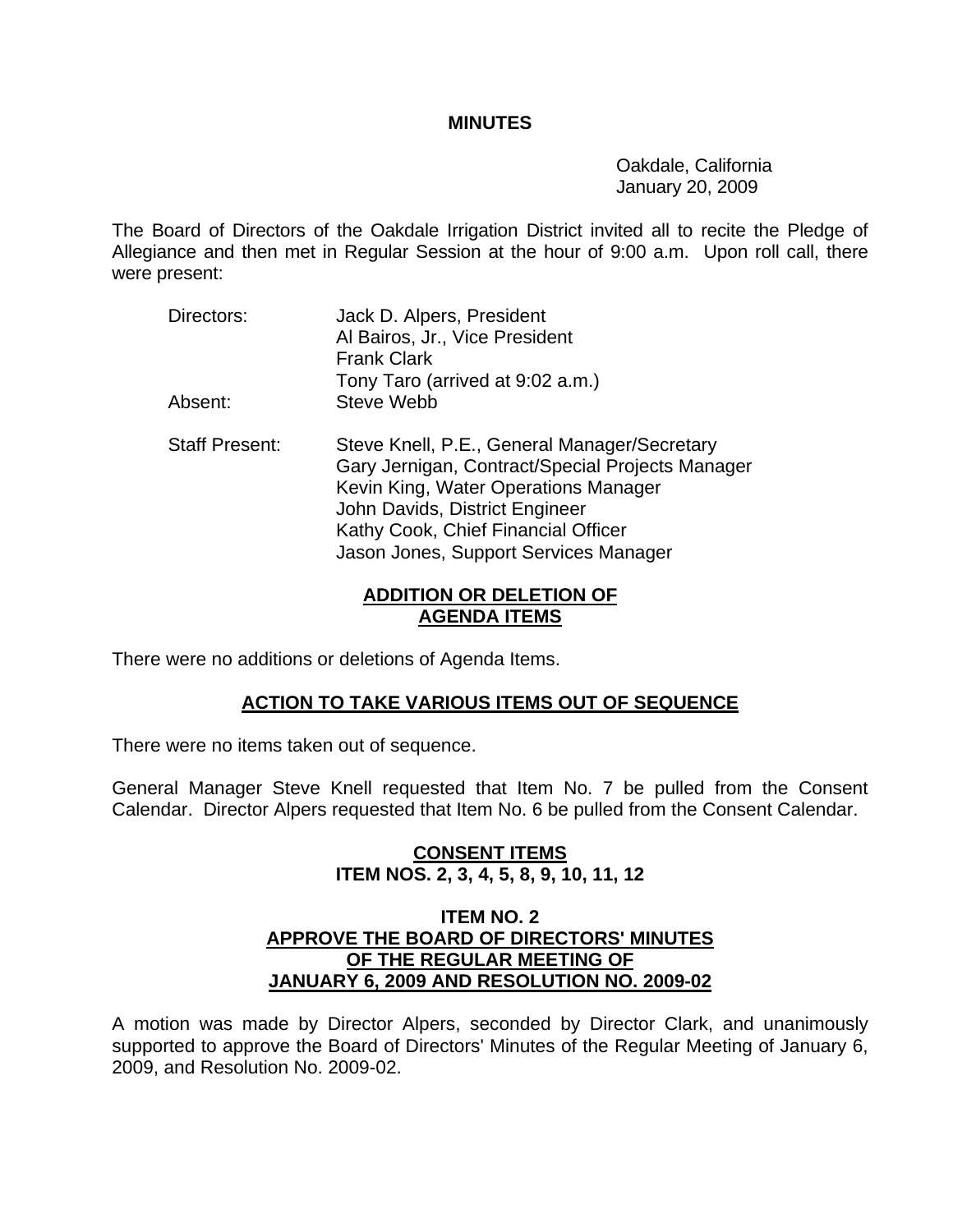### **ITEM NO. 3 APPROVE THE OAKDALE IRRIGATION DISTRICT STATEMENT OF OBLIGATIONS**

A motion was made by Director Alpers, seconded by Director Clark, and unanimously supported to approve the Oakdale Irrigation District Statement of Obligations.

### **ITEM NO. 4 APPROVE IMPROVEMENT DISTRICT STATEMENT OF OBLIGATIONS**

A motion was made by Director Alpers, seconded by Director Clark, and unanimously supported to approve the Improvement District Statement of Obligations.

### **ITEM NO. 5 APPROVE ASSIGNMENT OF CAPITAL WORK ORDER NUMBERS**

A motion was made by Director Alpers, seconded by Director Clark, and unanimously supported to approve the following capital work order numbers:

| <b>Facility</b>           | <b>Project Description</b>                                                                                 | <b>Estimated Cost</b>                          | Work Order No. |
|---------------------------|------------------------------------------------------------------------------------------------------------|------------------------------------------------|----------------|
| Revised W.O.              |                                                                                                            |                                                |                |
| Van Norman                | Install new control structure, 18" turnout and<br>stilling well, and replace 1,400' of 18" 100<br>PIP PVC. | \$120,000<br>0852<br>original amount \$55,000) |                |
| Delete W.O.               |                                                                                                            |                                                |                |
| <b>Clark Pipeline</b>     | Install new 36" square gate                                                                                | \$10,000                                       | 0831           |
| <b>NEW</b>                |                                                                                                            |                                                |                |
| <b>Wills Lateral</b>      | Remove existing gate and install 18" Fresno<br>1010C slide gate                                            | \$5,500                                        | 0901           |
| West Pump Pipeline        | Install 1,250 linear feet of new 24" 100 PIP<br>PVC pipe.                                                  | \$157,000                                      | 0902           |
| <b>River Road Lateral</b> | Remove existing gate and install 18" Fresno<br>1010C slide gate                                            | \$4,500                                        | 0903           |
| <b>Burnett Lateral</b>    | Remove existing gate and install 16" Fresno<br>1010C slide gate                                            | \$5,000                                        | 0904           |
| Workman Pump              | Remove existing gate and install 2-18" Fresno<br>1010C slide gate                                          | \$10,500                                       | 0905           |
| <b>River Road Lateral</b> | Remove existing gate and install 16" Fresno<br>1010C slide gate                                            | \$5,000                                        | 0906           |
| <b>Clark Pipeline</b>     | Install new 36" square gate                                                                                | \$10,000                                       | 0907           |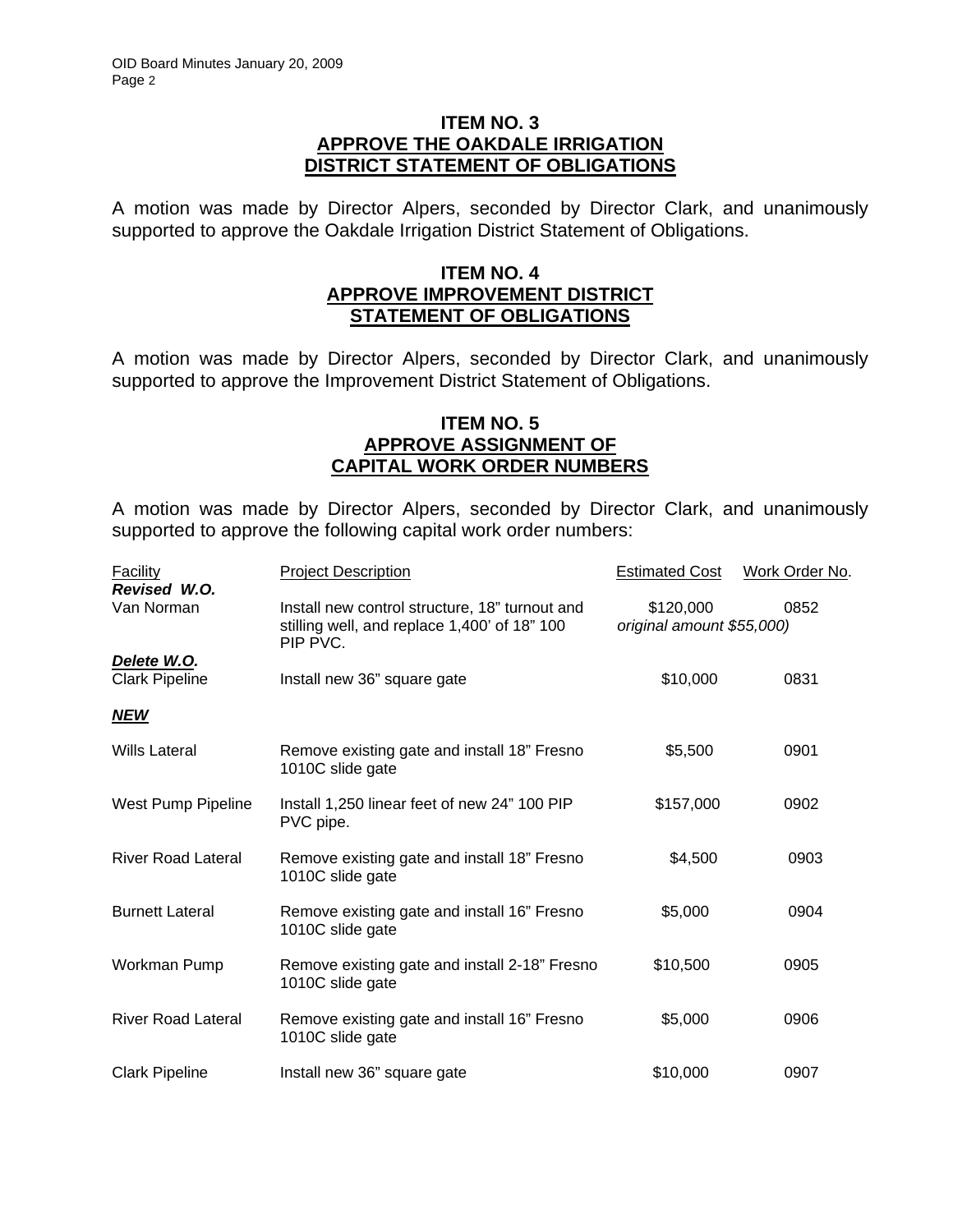### **ITEM NO. 8 APPROVE CHANGE ORDER NO. 05 TO DRILL TECH DRILLING AND SHORING, INC.**

A motion was made by Director Alpers, seconded by Director Clark, and unanimously supported to approve the Change Order No. 05 to Drill Tech Drilling and Shoring, Inc.

### **ITEM NO. 9 APPROVE ENCROACHMENT AGREEMENT ON THE WYATT LATERAL (APN: 002-054-003 – AIROLA)**

A motion was made by Director Alpers, seconded by Director Clark, and unanimously supported to approve the Encroachment Agreement on the Wyatt Lateral (APN: 002-054- 003 – Airola).

#### **ITEM NO. 10 APPROVE ENCROACHMENT AGREEMENT ON THE UNION DRAIN (APN: 010-028-024 – THOMPSON)**

A motion was made by Director Alpers, seconded by Director Clark, and unanimously supported to approve the Encroachment Agreement on the Union Drain (APN: 010-028- 024 – Thompson).

#### **ITEM NO. 11 APPROVE ENCROACHMENT AGREEMENT ON THE WORKMAN DRAIN (APN: 010-028-024 – THOMPSON)**

A motion was made by Director Alpers, seconded by Director Clark, and unanimously supported to approve the Encroachment Agreement on the Workman Drain (APN: 010- 028-024 – Thompson).

### **ITEM NO. 12 APPROVE ANNUAL REVIEW OF ASSIGNED VEHICLES**

A motion was made by Director Alpers, seconded by Director Clark, and unanimously supported to approve the Annual Review of Assigned Vehicles.

At the hour of 9:02 a.m. the Board welcomed public comment.

### **PUBLIC COMMENT ITEM NO. 1**

There being no Public Comment; Public Comment closed at 9:02 a.m. and the Board Meeting continued.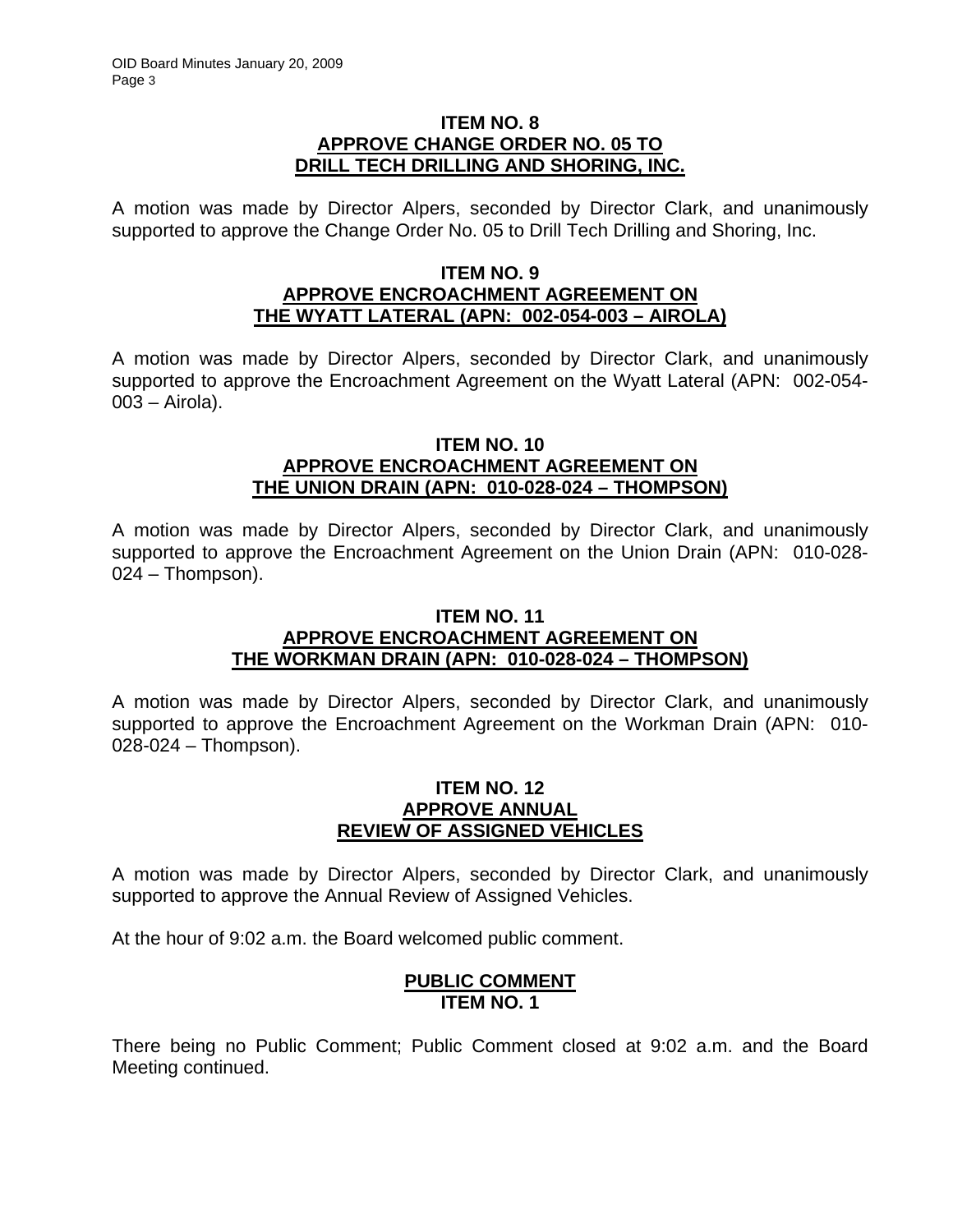## **ACTION CALENDAR ITEMS NOS. 6, 7, 13**

### **ITEM NO. 6 AUTHORIZE GENERAL MANAGER TO EXECUTE PURCHASE AGREEMENT FOR ERLANGER DEEP WELL SITE (APN: 010-019-015 – FURTADO)**

Director Alpers asked if this deep well will serve Furtado and Kemper. General Manager Steve Knell responded, yes.

A motion was made by Director Alpers, seconded by Director Clark, and unanimously supported to authorize the General Manager to execute the Purchase Agreement for the Erlanger Deep Well Site (APN: 010-019-015 – Furtado).

### I**TEM NO. 7 APPROVE PROFESSIONAL SERVICES CONTRACTS FOR VARIOUS ENGINEERING FIRMS (PROVOST AND PRICHARD, CH2M HILL, AND CONDOR EARTH TECHNOLOGIES, INC.**

General Manager Steve Knell stated that this item was pulled to correct the Professional Services Contracts to be approved, which are Provost and Prichard, CH2M Hill and Condor Earth Technologies, Inc. and not Giuliani and Kull as indicated on the Agenda.

A motion was made by Director Clark, seconded by Director Alpers, and unanimously supported to approve the Professional Services Contracts for Various Engineering Firms (Provost and Prichard, CH2M Hill, and Condor Earth Technologies, Inc.).

### **ITEM NO. 13 REVIEW AND TAKE POSSIBLE ACTION TO SELECT AN ALTERNATIVE FOR ENVIRONMENTAL MITIGATION ON THE NORTH SIDE RESERVOIR**

Environmental Mitigation for the North Side Reservoir is proving to be a challenge and through numerous discussions with United States Fish and Wildlife Service (USFWS), United States Army Corp of Engineers (USACOE), CH2M Hill and Bumgardner Biological Consulting, we have prepared three (3) different alternatives for Board review and subsequent selection of the preferred alternative. Please refer to the attached documentation for a detailed review of each alternative complete with the pros, cons, construction start dates and the estimated costs associated with each alternative. Regardless of the alternative selected a decision must be made at this time to keep the project on track.

Staff was available to facilitate further discussion and answer any additional questions of the Board.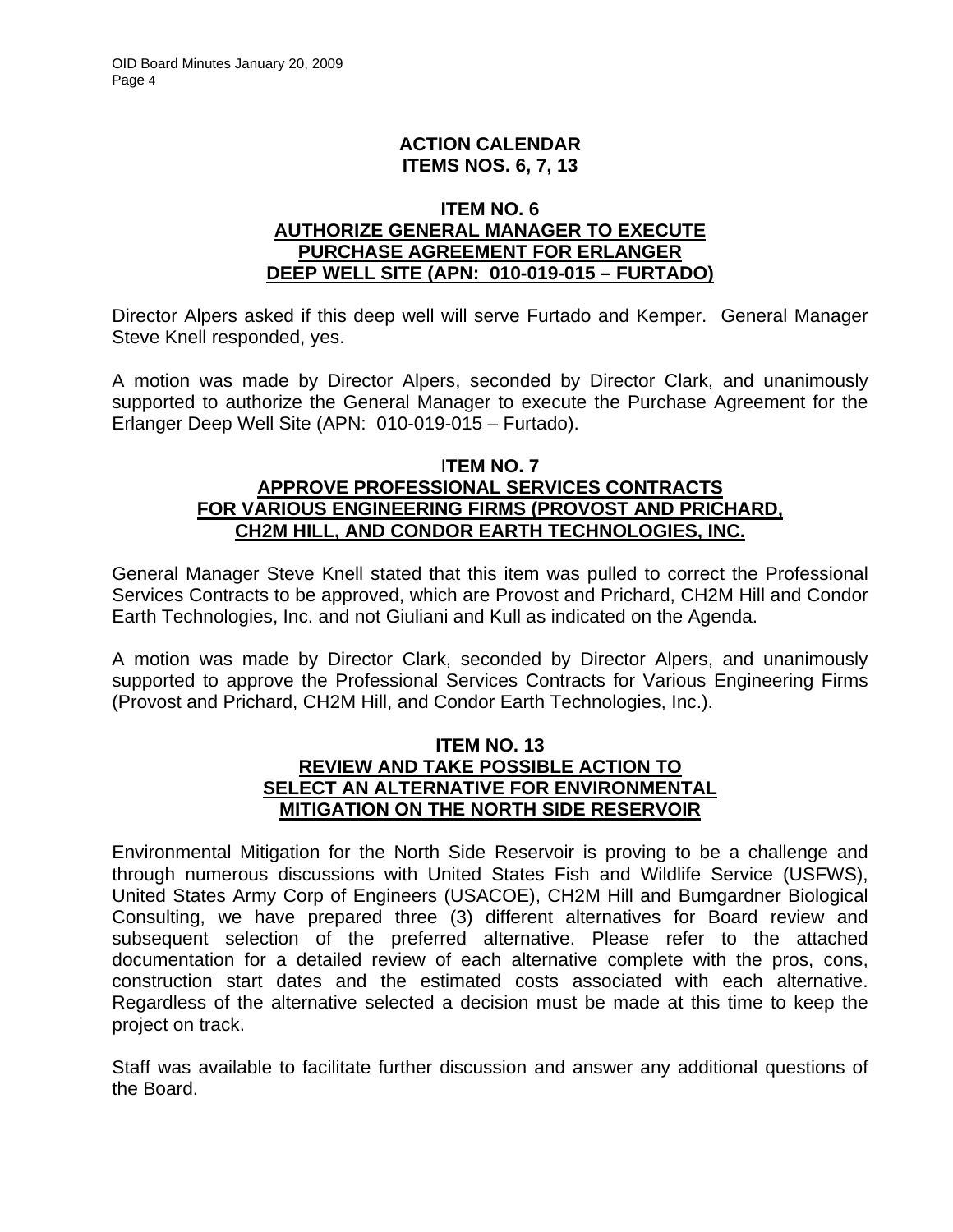After a lengthy discussion, a motion was made by Director Clark and seconded By Director Alpers to select Alternative One for environmental mitigation of the North Side Reservoir and by roll call was voted as follows:

| Director Taro:          | No  |
|-------------------------|-----|
| <b>Director Alpers:</b> | Yes |
| Director Bairos:        | Yes |
| Director Clark:         | Yes |

## **DISCUSSION ITEM NO. 14, 15**

### **ITEM NO. 14 DISCUSSION ON POTENTIAL TAX-EXEMPT BOND ISSUANCE**

The District's Water Resource's Plan (WRP) anticipates over the next 20 years that it will be necessary to invest \$124M in rehabilitation and modernization projects within the OID's water delivery system. Ninety-four (\$94) million in "required" system replacements and \$30 million in modernization projects that both conserve water and improve customer service.

In addition, the District's risk assessment study of its main canals and tunnels identifies a need for \$44M to rehabilitate areas assessed as high hazard risks. This \$168M is a 2006 number and has not been adjusted for inflation. As these projects are postponed costs are estimated to increase at an annual inflation rate of 3.5% (approximately a half-a-million per year).

Included in this agenda report is pg. 9-25 from the Summary Report of the Water Resources Plan from November 2005. The Plan anticipated the need of high early expenditures (camel's hump) in CIP due to the lack of District investment in the past. The need to "catch up" in rebuilding the District's infrastructure is critical; and the camel's hump of expenditures to do this is large; bringing the Board to a decision point in our future. Do we pay-as-you-go through this camel's hump or do we finance ourselves through this period by bonding? That is the question before the Board.

As indicated in Scenarios 2 and 3 on pg 9-25; (Note: pg. 9-25 does not include tunnel work of \$44 million):

- $\triangleright$  Under a pay-as-you-go finance plan it will take 7 years to complete the camel's hump projects and under a financing plan it will take 4 years.
- ¾ At the end of the *pay-as-you-go period,* reserves of the district will be depleted significantly. There will be little to no flexibility to address issues, political or natural, should they arise. The district's ability to bond during or at the end of this period will be financially compromised and expensive. With little reserves to support a credit worthy rating borrow will be expensive. (to be shown in Wells Fargo presentation).
- ¾ At the end of the *financed period*, district reserves would be healthy, strong and unrestricted. The ability to borrow to address emergency issues will not have been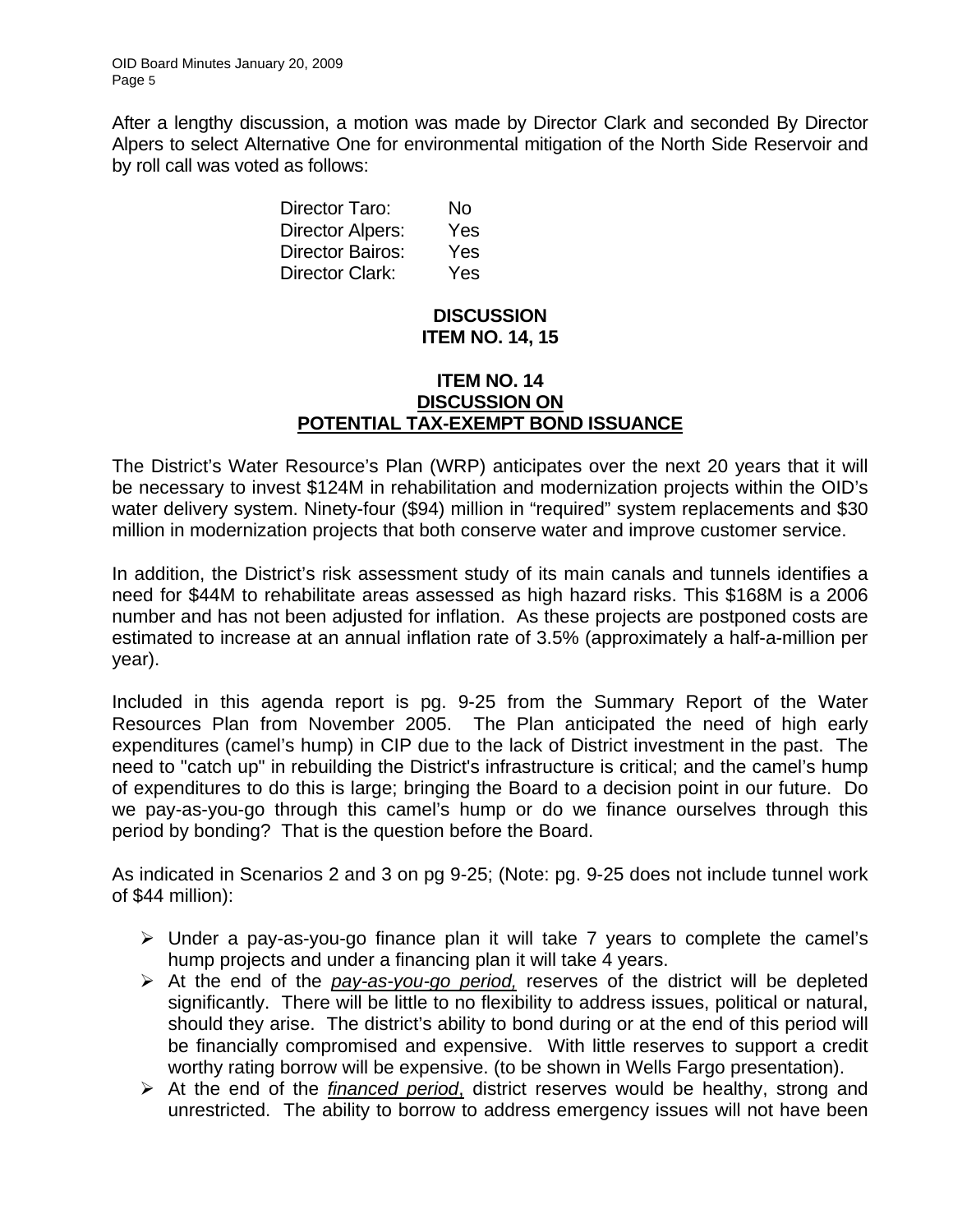compromised and its' ability to bond or pay-as-you-go in the future will offer great flexibility.

The OID financial model is no different than our farming customers, when times are good, it's time to invest in the farm, make improvements to be as productive and efficient as possible, so when times are bad, we can weather the storm.

OID's financial health has never been better. Our system needs are extensive. OID needs to repair, replace and modernize its system to weather the coming storm(s). Drought, the Delta, environmental water, fish, TMDLs, flow allocations, etc. are storms in our horizon. The district will need to be in a strong financial position to address these concerns as we move forward. How we get there is a Board decision.

At the January 6, 2009 Board meeting the Finance Committee was instructed to meet with Staff, Sutter Securities, and Wells Fargo Institutional Securities to prepare a list of capital projects for potential financing and bring back a bonding recommendation to the Board. As part of this agenda item;

- $\triangleright$  Steve Knell gave a presentation on the need to finance and go through the proposed Capital Projects for financing.
- ¾ Michael Engelbracht with Wells Fargo was present and gave a presentation on the Proposed Financing based on the proposed Capital Projects.
- ¾ Jeff Stava with Nossaman LLP (Bond Counsel) was present and gave an overview of the draft documents required if the District were to finance the recommended Capital Projects.
- ¾ Frank Soriano with Sutter Securities (Financial Advisor) was present to answer questions.

The Board referred this matter back to the Finance Committee to discuss some additional scenarios and to bring it back to the Board for action at the February 2, 2009 Board Meeting.

### **ITEM NO. 15 DISCUSSION ON LAND PURCHASE FOR ENVIRONMENTAL MITIGATION AND RETIREMENT OF EXISTING OID OBLIGATIONS**

As Oakdale Irrigation District (OID) begins the implementation phase of the Water Resources Plan (WRP) there will undoubtedly continue to be the need for costly environmental mitigation similar to that seen currently for the North Side Reservoir and earlier this fall for the Cape Horn Tunnel Rehabilitation Project. With that in mind and as an option to paying the currently established environmental mitigation costs, OID may consider the acquisition of land and the creation of a mitigation site under a formal agreement with those applicable regulatory agencies. At this time, those regulatory agencies are thought to include, United States Fish and Wildlife Service (USFWS), United States Army Corp of Engineers (USACOE) and the California Department of Fish and Game (CDFG). As noted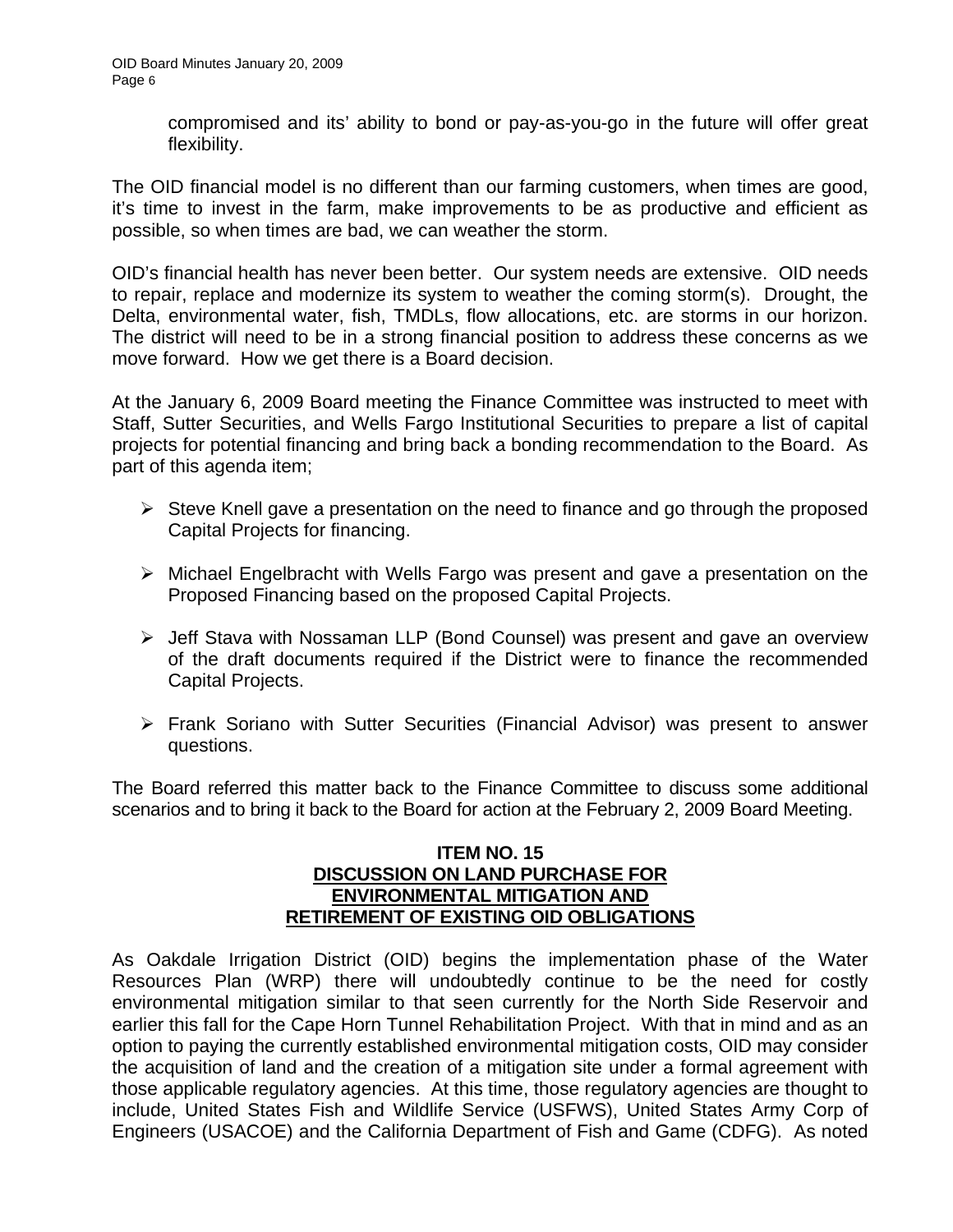in the attached memorandum prepared by CH2M Hill and Bumgardner Biological Consulting entitled, Summary of Potential Benefits/Disadvantages to Purchasing/Developing a Mitigation Site for the Oakdale Irrigation District's Proposed North Main Regulating Reservoir this process could take approximately one (1) to two (2) years. While this approach may not be applicable to the North Side Reservoir, it may, if started now, provide substantial benefit and cost savings to OID over the course of the next twenty (20) to thirty (30) years. Please refer to the above noted memorandum as attached herein for further clarification concerning the process and the associated pros and cons.

As a secondary benefit to achieving the necessary environmental mitigation or as an entirely separate endeavor, OID's Board of Directors may wish to acquire those lands where access to its irrigation infrastructure is severely inhibited (previously estimated at 60% of all OID infrastructure) or where the opportunity exists to retire current obligations of OID. Acquisition of these parcels by OID would allow for the retiring of rights as deemed necessary, rehabilitation of facilities as needed, reestablishment of OID access and fencing of rights-of-way as deemed necessary, all of which are a direct cost savings to OID and its constituents.

Staff was available to facilitate further discussion and answer any additional questions of the Board.

General Manager Steve Knell stated that this discussion item is going to be investigated further and brought back to the Board at a later time.

## **ITEM NO. 16 COMMUNICATIONS**

# A. **GENERAL MANAGERS REPORT**

### **Safety Activities**

1. 6 days without a lost time injury accident. A muscle pull on a job site resulted in an employee taking 3 days off.

## **Administration Activities**

- 1. Legal issues consuming quite a bit of administrative time.
- 2. Bond financing meetings and Finance Committee meetings.
- 3. Provided a talk to the Oakdale Dinner Club on "The Tipping Point".
- 4. SJRG Meeting points;
	- a. This year's issues will focus primarily on the Regional Boards Salt and Boron TMDL and the State Water Boards flow allocation proceedings.
	- b. State contracting has been put on hold due to the budget and that raises VAMP issues.
	- c. USGS has informed the River Group that it can not do the Chipps Island and Jersey Point acoustic monitoring due to budget and staffing issues. We're looking elsewhere for long term and canceling our reliability on the government.
	- d. Continuing to prepare for presentation to State Board to halt illegal diverters in Delta.
	- e. VAMP 1A and II talks continue.
- 5. California Irrigation Institute Conference February 3<sup>rd</sup> and 4<sup>th</sup>.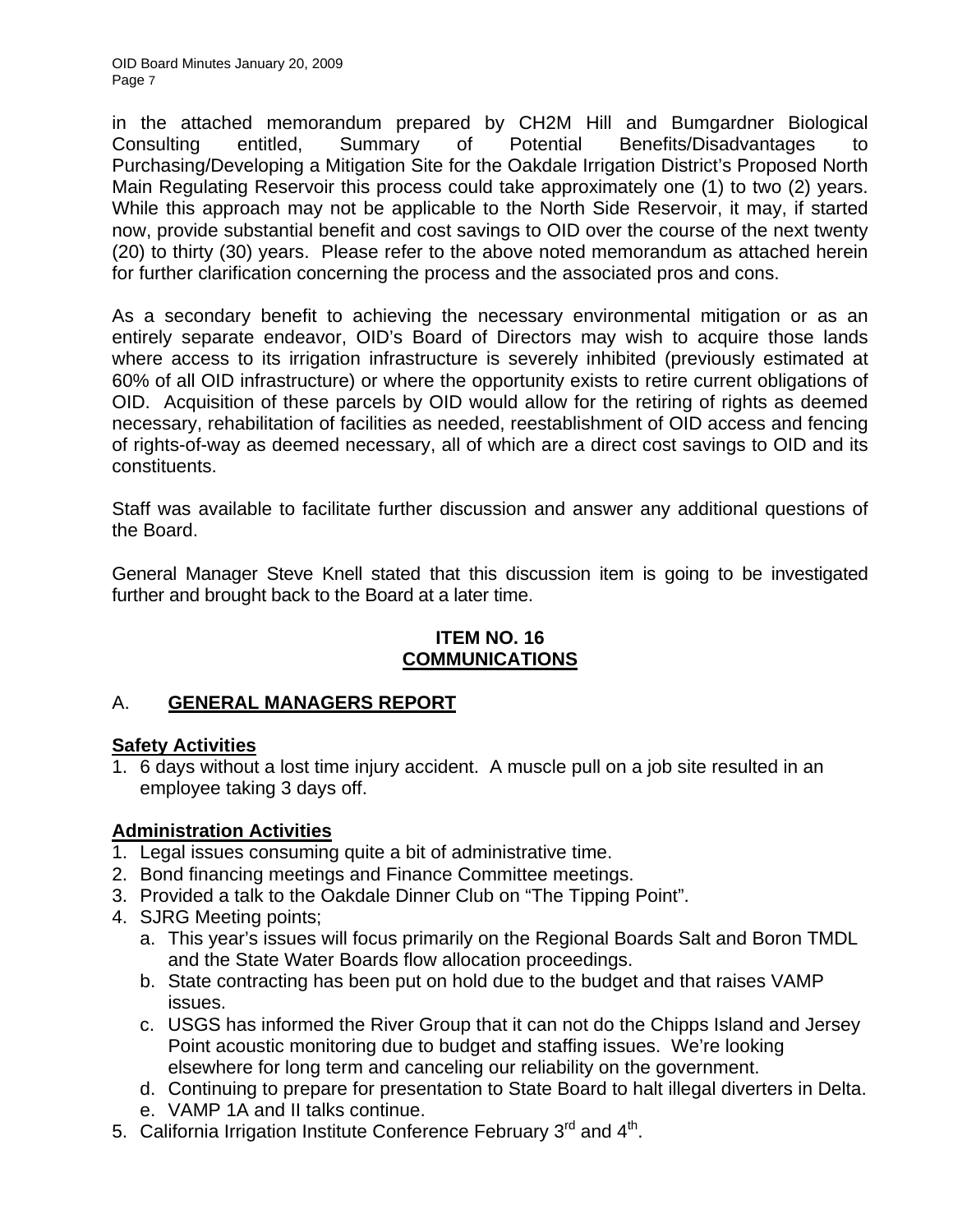- 6. Reminder that Board meeting is now February  $2^{nd}$  a Monday.
- 7. As directed by Resolution No. 96-01 and pursuant to California Government Code Section 53065.5, the written statements of Disclosures of Reimbursement of Amounts to employees and directors paid by the District during 2007 of at least \$100 for an individual charge for service or product received are available for public review at the office of the District's Chief Financial Officer, Kathy Cook

## **Contract and Special Project Activities**

- 1. Cape Horn Tunnel Drill Tech has completed 98% of the Downstream Contract work and 95% of the Upstream Contract work as of January 15, 2009. Drill Tech worked the weekend, Saturday and Sunday, January  $17<sup>th</sup>$  and  $18<sup>th</sup>$  to complete the remaining work. Substantial Completion of the Tunnel Work is scheduled for January 19, 2009 for water to be run through the system.
- 2. Little John Creek Dam Project Teichert Construction has installed the new gates with the electrical work for the gates and controls in progress. Parts for Gates were not shipped and some parts were the wrong size and are being replaced. The structural steel will be placed once the steel has been returned from the galvanizers for the handrails and steps. The debris boom will be completed as well once the steel has been delivered. A preliminary punch list has been given to Teichert to complete work. Project completion has slipped from December 19, 2008 to January 24, 2009 due to the galvanizing of structural steel. However, water can be run through the system on January 20, 2009.
- 3. Riverbank/South Main Sierra Mountain completed concrete pours for all the control structures and backfilling is in progress. Punch List being worked off in conjunction with contract items. Fencing is progressing along the right of way. Punch List has been drafted and transmitted to Sierra Mountain. Project is scheduled for completion on February 10, 2009.
- 4. Fairbanks/Cometa Control Structure Rehabilitation Teichert Construction has completed the Diversion Structure concrete pour and has stripped. Teichert has started the backfilling and pipe installation. Rip Rap will be placed during the week of January 19, 2009. Preliminary Punch list has been developed and transmitted to the Contractor. Project is scheduled for completion on or before January 30, 2009.
- 5. Fairbanks/SSJID Main Preston Pipeline completed stripping of the culvert and backfilling has started. The control structures are being formed and will be poured on January 20, 2009 with completion scheduled for January 23, 2009. The 60" RCP will be installed with the remaining backfill to be completed on February 19, 2009.
- 6. USFWS issued letter for study of the California Tiger Salamander at the upstream portal of the Cape Horn Tunnel has been implemented and being monitored. The monitoring will be completed on January 23, 2009.
- 7. Contract Administration activities on issued contracts to be renewed and/or issued, Work Releases and Change Orders for all contracts.
- 8. Project coordination with Engineering Consultants.
- 9. Construction Management and Contracts Administration manuals being developed

## **Construction & Maintenance Activities**

- 1. Review of Job Set Up Forms
- 2. Review of Request For Work Approvals
- 3. On-going review for potential dirt sites
- 4. Various Landowner meetings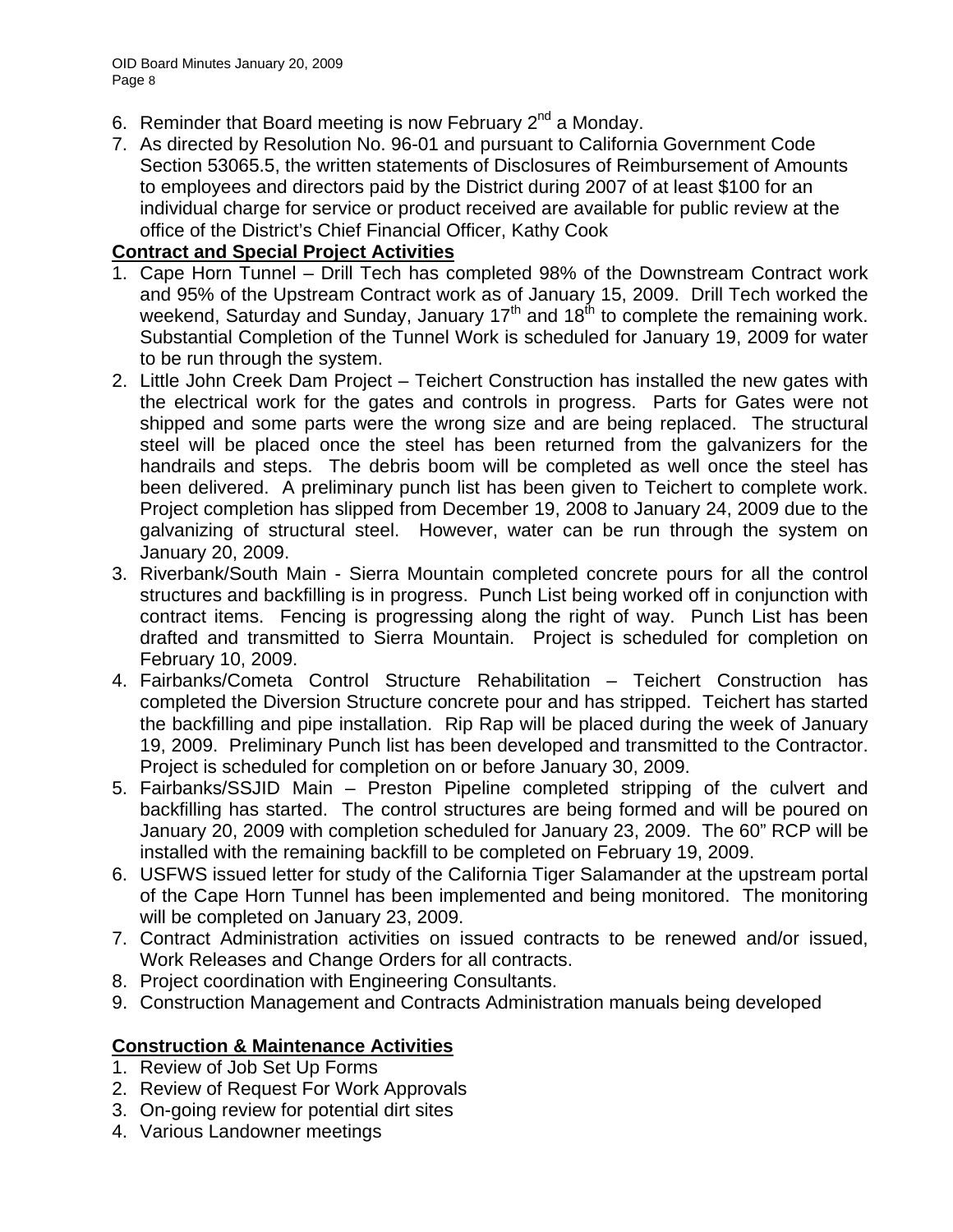OID Board Minutes January 20, 2009 Page 9

- 5. Completed Year End Inventory
- 6. CHP BIT inspection conducted on January  $13<sup>th</sup>$ .
- 7. Department of Automotive Repair visited the District on the  $8<sup>th</sup>$  of January to review our paperwork on smog testing on our gasoline vehicles.
- 8. Assisting Engineering Department on upcoming Capital Projects.

## **Engineering Activities**

- 1. Ongoing Suspense Forms.
- 2. Board Agenda Report preparation.
- 3. Working with various Irrigation Design Companies on new turnout designs for construction this winter.
- 4. Engineering Department Staff assisting Mr. Jernigan with construction inspection activities on this winters contracted projects.
- 5. Preliminary design underway for 2009/2010 Capital Projects.
- 6. Preparing early CEQA analysis for 2009/2010 Capital Projects.
- 7. Design for the North Side Reservoir is underway and several meetings have been held between the Water Operations Department, Engineering Department and P&P to discuss design related issues. Environmental Mitigation for the North Side Reservoir project has proved challenging. Dependent on the Board decision today, we will know how to proceed and that will have a direct impact on schedule for both construction and design.
- 8. Conde's CEQA package is complete. Waiting for compliance with three (3) outstanding conditions of approval. Conde's called OID during the week of 1/5/09 stating that they were in compliance with the outstanding conditions yet a field review does not confirm that. A follow up letter has been sent to the Conde's outlining those conditions which still must be complied with and our planned approach if compliance is not obtained soon.
- 9. V.A. Rodden Agreement was signed by Mr. Bill Jackson on 12/19/08 and recorded by OID on 19/09. Continuing to work with Mike Burden and Waterford Irrigation on Design of Phase I infrastructure.
- 10. Working on Goad Construction Issues with Jason Jones, Support Services Manager and G&K as it pertains to recording the Lot Line Adjustment.
- 11. USBR Challenge Grant Application submitted on 1/13/09.

## **Water Operations Activities**

- 1. Working on Rotation Sheet and Water Distribution Analysis
- 2. Coordinating SCADA efforts for 2008/2009 Capital Projects
- 3. Cooperating with Eastside Tributary Agencies on Long Term Irrigated Lands Program
- 4. Coordinating display for Oakdale Home & Garden Show on March 14<sup>th</sup>
- 5. Numerous water user letters being sent out in preparation for the 2009 irrigation season in regard to ineffective/inoperable irrigation systems.
- 6. Assisting with Bond Project preparation as required
- 7. Posted in house on Monday, January 12<sup>th</sup> for vacant DSO position
- 8. Assisting Engineering Department with Bureau Grant Application
- 9. ID 52 Wells have been destroyed and capped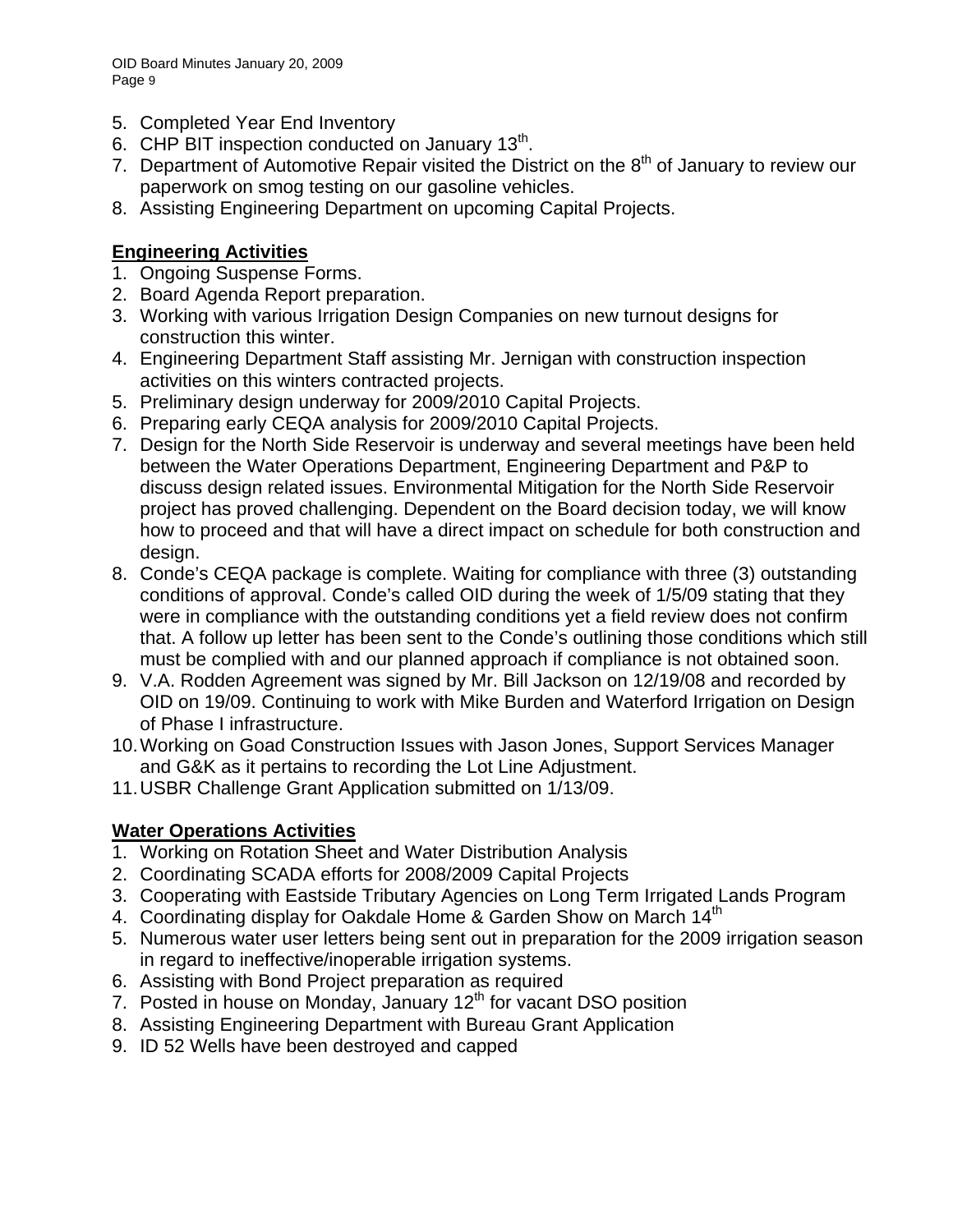## **Finance and Accounting Activities**

- 1. 2009 started out like every new year, very busy.
- 2. Richardson and Company (the District's auditors) started a preliminary audit for 2008 on January 12<sup>th</sup>.
- 3. Continue to work on potential bond financing.
- 4. ID52's monthly loan payment was re-amortized in January. Each landowner's monthly payment is \$137 (down from \$234)
- 5. Routine accounting functions (AP, AR, PR, reconciliations, etc.)

# B. **COMMITTEE REPORTS**

Finance Committee – Director Bairos stated that the Finance Committee Meeting issues were previously addressed under Discussion Item No. 14.

Tri-Dam Committee – Director Alpers stated that the Tri-Dam Committee met along with the General Managers from OID and SSJID to discuss how to fill the vacancy of General Manager Steve Felte when he retires on July 31, 2009. It was agreed that SSJID and OID would do their own headhunting for a new General Manager. The Human Resources Manager with SSJID is going to handle the re-writing of the job description and the job brochure. Both Districts will share in the cost equally.

# C. **DIRECTORS' COMMENTS/SUGGESTIONS**

### Director Taro

Director Taro stated that he would like to see something put on the agenda regarding the Angle Lateral. He stated that it is undermining on the eastern side. General Manager Steve Knell stated that this is a maintenance issue and he will have it looked at.

Director Alpers Director Alpers had not comments.

Director Clark Director Clark had no comments.

Director Bairos Director Bairos had no comments.

### **OTHER ACTION ITEM NO. 17**

At the hour of 11:49 a.m. the meeting was adjourned. The next Special Board Meeting of the **Oakdale Irrigation District Board of Directors** is scheduled for **Monday, February 2, 2009 at 9:00 a.m.** in the board room at 1205 East F Street, Oakdale, CA.